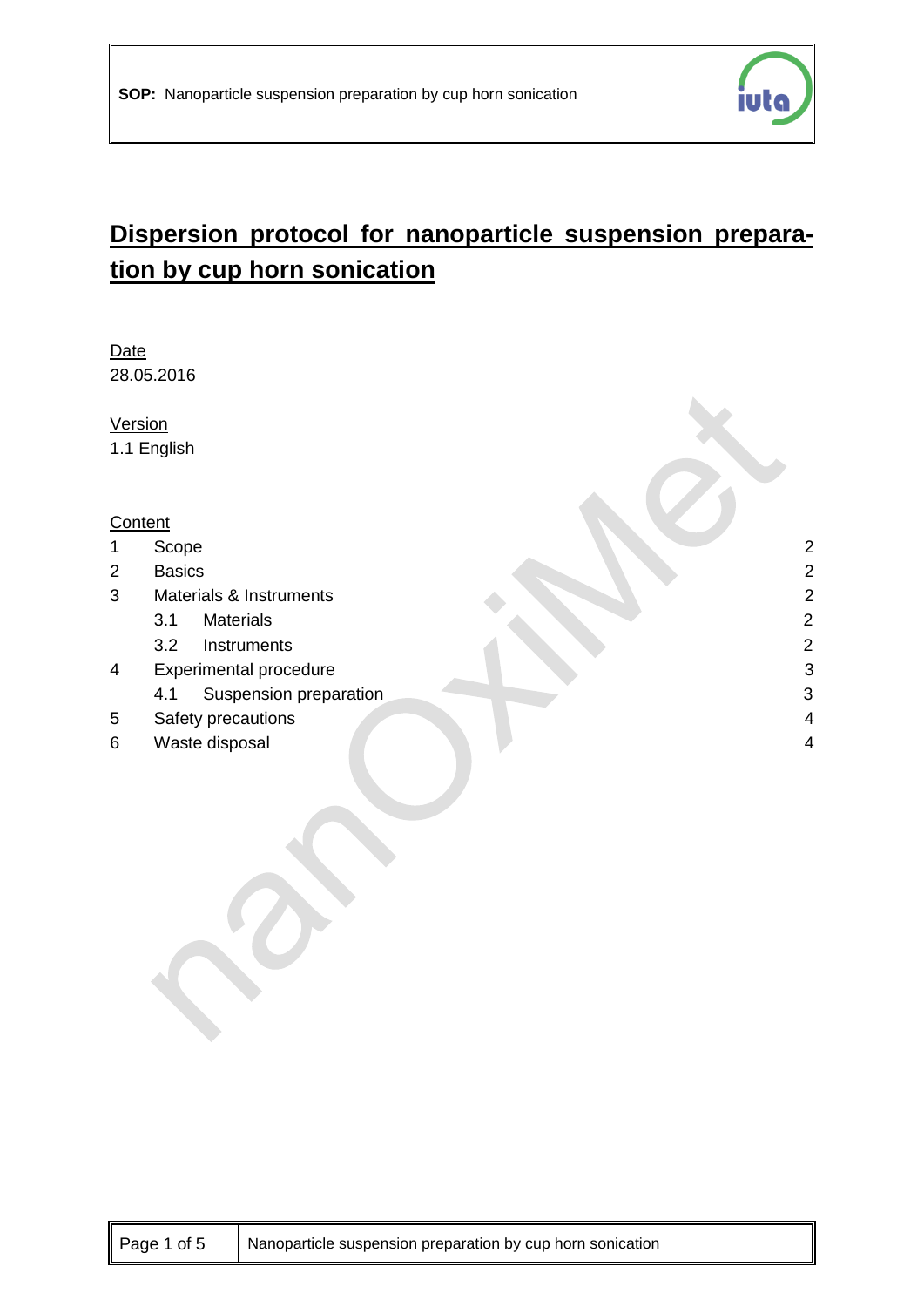# <span id="page-1-0"></span>**1 Scope**

This Standard Operating Procedure (SOP) describes the nanoparticle suspension preparation within the nanOxiMet project by using indirect probe sonication with a Cup Horn.

# <span id="page-1-1"></span>**2 Basics**

Bringing nanoparticles into suspension is always a challenge and several different protocols are currently used in different scientific studies. However, a dispersion procedure often has to be adapted to the specific material, experiments especially if several, parallel investigations are planned. Consequently, there is not a unique procedure to be applied, only a compromise of the minimal common base, acceptable for the different investigations.

The aim of this Standard Operating Procedure is the description of the in nanOxiMet applied suspension procedure. The procedure was tested prior on a P25 titanium dioxide suspension and revealed an appropriate stability of a suspension for at least 5 min constant particle size distribution and zeta potential (a variance of the z-average 10 % is accepted). This procedure was applied for almost all further materials (not for hydrophobic particles) irrespectively their "ideal" dispersion by this procedures (e. g. high agglomerate status is accepted).

In the follow the SOP describes suitable steps for preparing a nanoparticle suspension in this project.

Stability criteria are e.g.

- Optical observation (no visible sedimentation of the particles)
- Size of the particles in the suspension  $\bullet$
- Zeta potential  $\bullet$

# <span id="page-1-2"></span>**3 Materials & Instruments**

## <span id="page-1-3"></span>**3.1 Materials**

The following materials and chemicals are required:

- HPLC Grade water (CAS 7732-18-5)
- Nanomaterial (solid/powder)
- Clean Spatula  $\bullet$
- $\bullet$ Pipette

## <span id="page-1-4"></span>**3.2 Instruments**

Comparable equipment as the mentioned instrument is required:

Ultrasonication equipment (Bandelin Sonopuls HD2200 ultrasonic homogenizer 200 Watt, Bandelin Cup Horn BB6)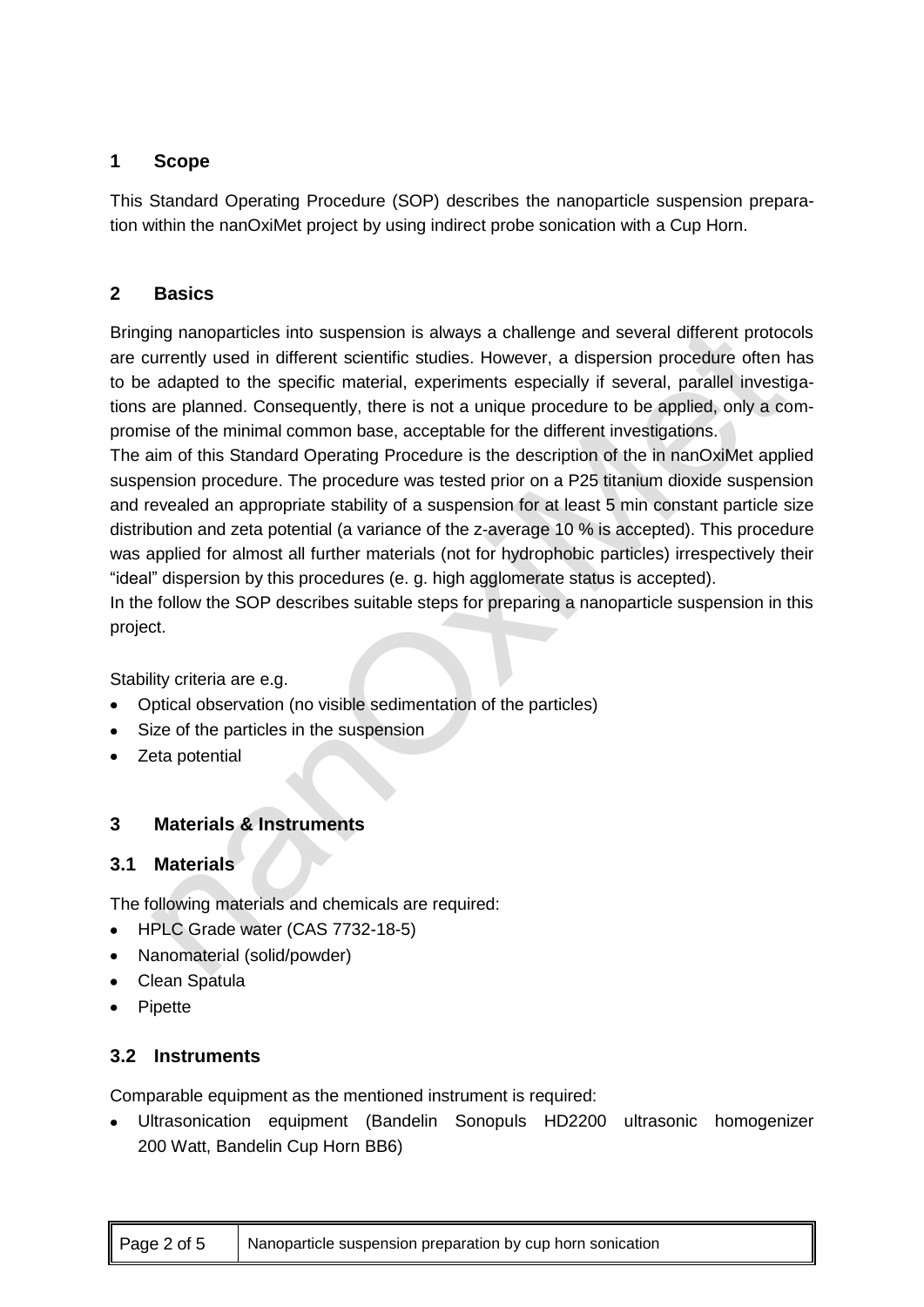Note: The usage and maintenance of the instruments will be not described in this SOP. Please refer to the manual.

# <span id="page-2-0"></span>**4 Experimental procedure**

## <span id="page-2-1"></span>**4.1 Suspension preparation**

For preparing the nanomaterial suspension HPLC Gradient Grade Water is used – CAS 7732-18-5

- a defined amount of the nanomaterial here  $\sim$  20 mg is weighed in a 50 ml plastic centrifuge vial (a variance of 1% is accepted)
- each of the centrifuge vial is filled up to 20 ml (concentration 1 mg/mL) with HPLC **Water**
- the centrifuge vial is placed in the middle of the Cup Horn. The bottom of the centrifuge vial is placed 1 cm above the sonication unit (s. Figure 1)
- the Cup Horn is filled with 230 mL deionised water
- the suspension is sonicated in the Cup Horn for 10 minutes in sum (2 min effective), with a pulsation pause ratio of 0.2/0.8 (Bandeline Sonoplus HD 2200 or comparable instruments) (Efficient energy input 38.9 W based on calorimetry, Taurozzi et al. 2010)
- for sonication the vial with the suspension is cooled with cold/ice water in the Cup Horn to minimize the heating of the suspension during the sonication



Figure 1. Scheme of the experimental setup (here for Bandelin Cup Horn BB6)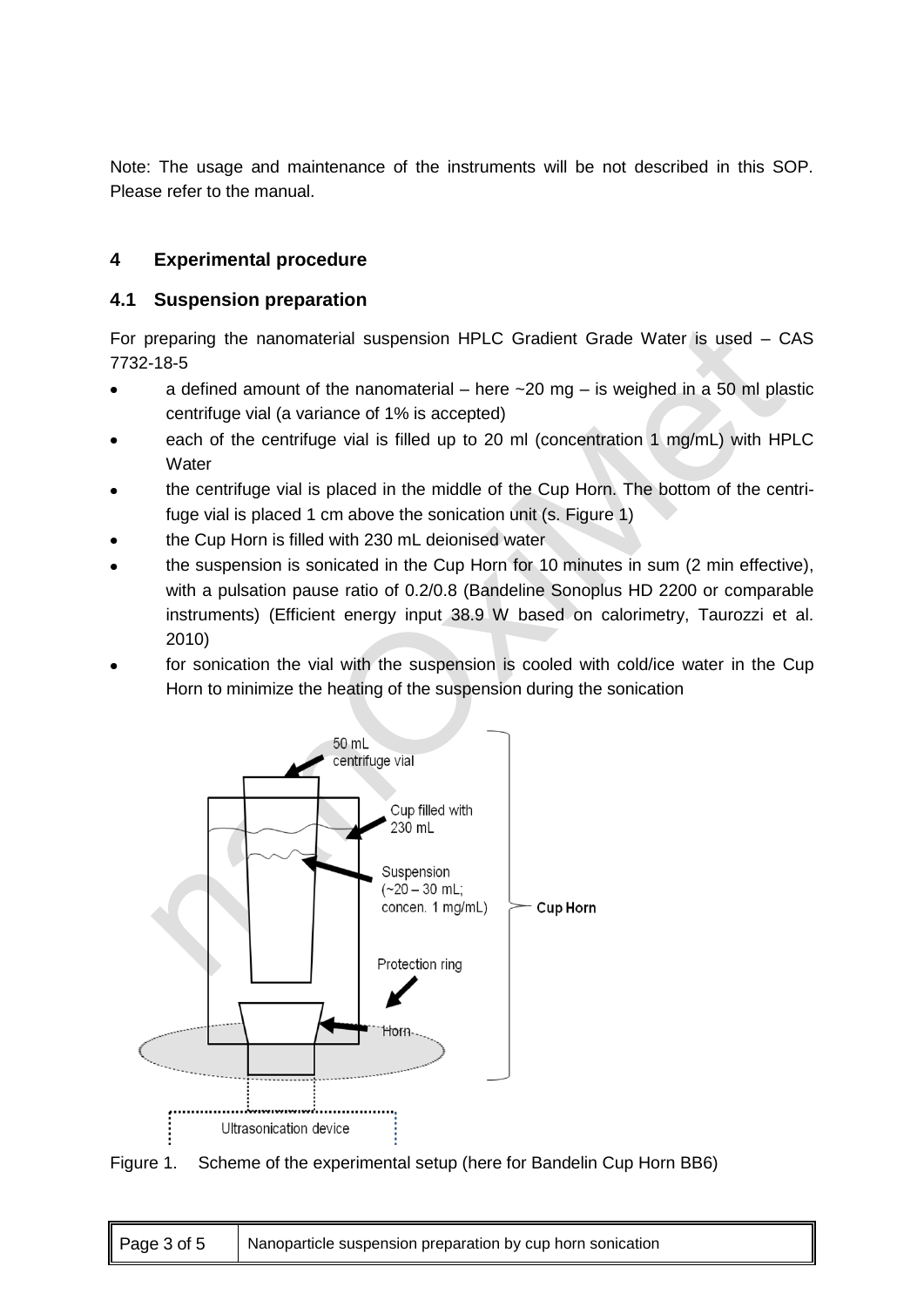## <span id="page-3-0"></span>**5 Safety precautions**

Please follow the safety information and regulations of the working laboratory as well of the materials provider. In general handle with care, wear protective clothing and suitable gloves at any time and labelling the material.

## <span id="page-3-1"></span>**6 Waste disposal**

Please follow the disposal advice of the material provider, if available.